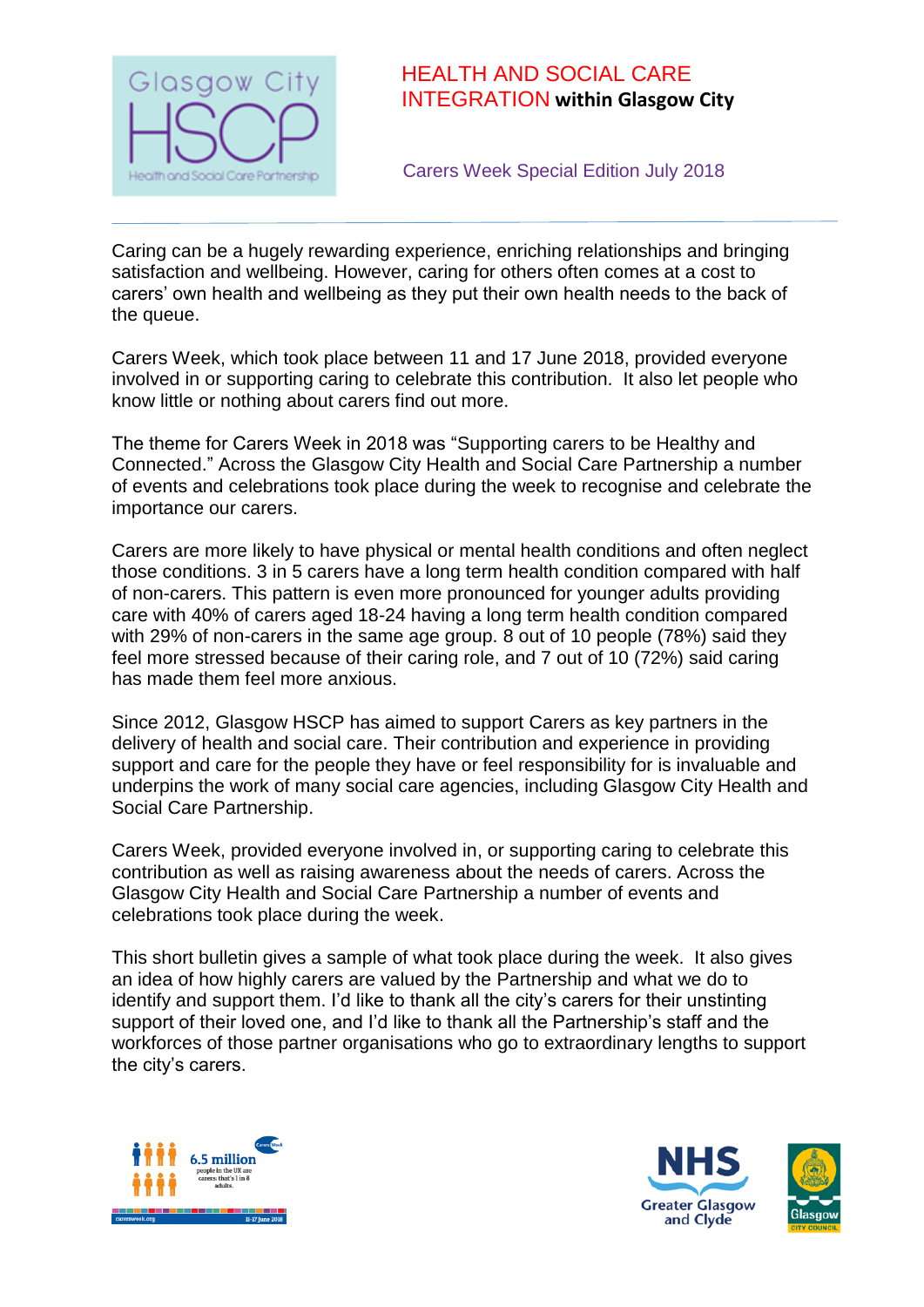### **Glasgow Association for Mental Health Carers support showcase event**  14<sup>th</sup> June

Learning about the support provided to carers of people with mental health issues was the purpose of the Glasgow Association of Mental Health (GAMH) showcase event hosted at the Trades Hall.

The event had capacity for 60 people and was attended by carers, service users and professionals, all present heard about services that support carers while also giving them the opportunity to listen to those with experiences of caring provide their thoughts and experiences of using the service.



**Pictured**: Glasgow Association of Mental Health cake which was on display at the event

The benefit of the event was demonstrated by the interest of those present to learn more about the services GAMH offer. Indeed the conversations which took place between attendees and staff will hopefully result in more carers being able to access support that helps them continue in whatever roles they presently have.

If you are interested in finding out more about the assistance GAMH can offer people looking after someone with a mental health issue, please visit [www.gamh.org.uk/project/carers-support/](http://www.gamh.org.uk/project/carers-support/)

**Bridgeton Dementia Resource Centre Pamper and Information Day 14<sup>th</sup> June** Carers Week provided an opportunity for carers to enjoy a 'Pamper and Information Day' within their local dementia resource centre.

Those present had the opportunity to enjoy the talents of a number of specialities which included enjoying complimentary therapies from a local beautician and massage therapist along with the chance to enjoy a 'Guided Meditation' virtual reality experience.

Several local organisations were also in attendance and assisted with a host of questions and queries that guests were looking for answers or advice with.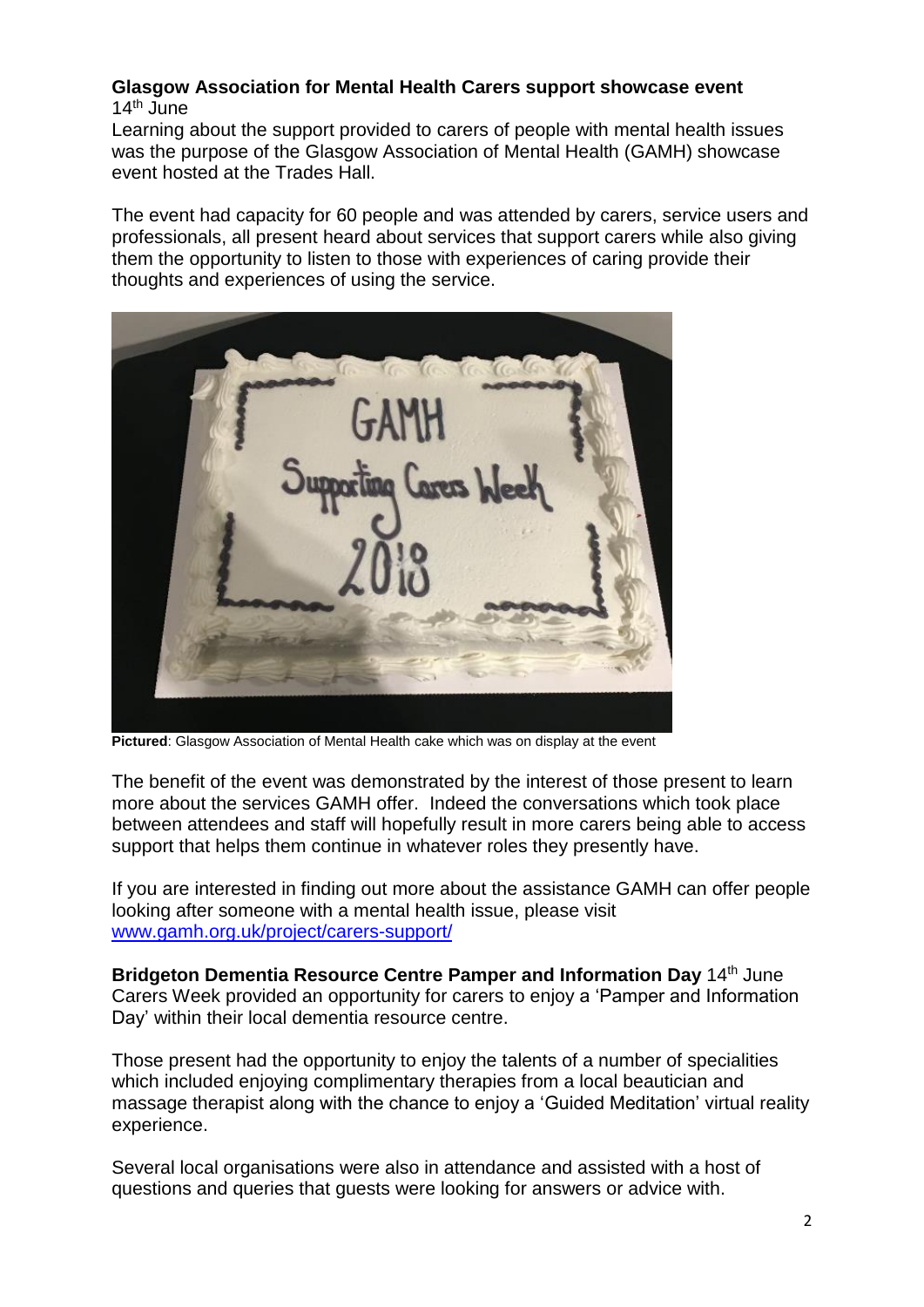Organisations present included: Carers Centre; Citizens Advice Bureau; Lifelink; Glasgow Life; Glasgow Centre for Inclusive Living; Glasgow's Golden Generation; Home Safety; Epic 360; Dementia Advisors; Bridgeton Carers Technology team

Feedback from carers and organisations on the day highlighted the opportunities which an event like this presented. Particularly welcomed was the atmosphere that a 'Pamper and Information session' creates and the benefits that these relaxed circumstances make possible.

#### **South East Carers Centre**

A dry, warm day on Monday 11 June was exactly what South East Carers Centre had hoped for while planning their health and wellbeing event.

With the theme of the session being to **Supporting Carers to be Healthy and Connected**, activities included taking part in either a 1k or 5k walk around the local area. This great opportunity was taken up by around 40 carers who joined one of the walks then heading to the Dixon Centre for a healthy lunch over which everyone had a chance to continue conversations started while pounding the pavements.



**Pictured**: Participants enjoying a walk around the local area

The day was completed by a performance from the Dixon Community Carers Choir who had the audience accompanying them as they performed their repartee. Singing all types of song from Abba to Adele, the choir was formed in 2014 and is made up of carers and former carers. It practices every week and forms part of the Dixon Community Carers Health and Wellbeing initiatives providing a sense of community, boosting confidence, providing a life outside caring, time to have fun and socialise.

Some carers have reported health benefits from being part of the choir, including reduced stress levels and improved asthma and other breathing conditions.

Annmarie Craig, who is a carer and a member of the choir said: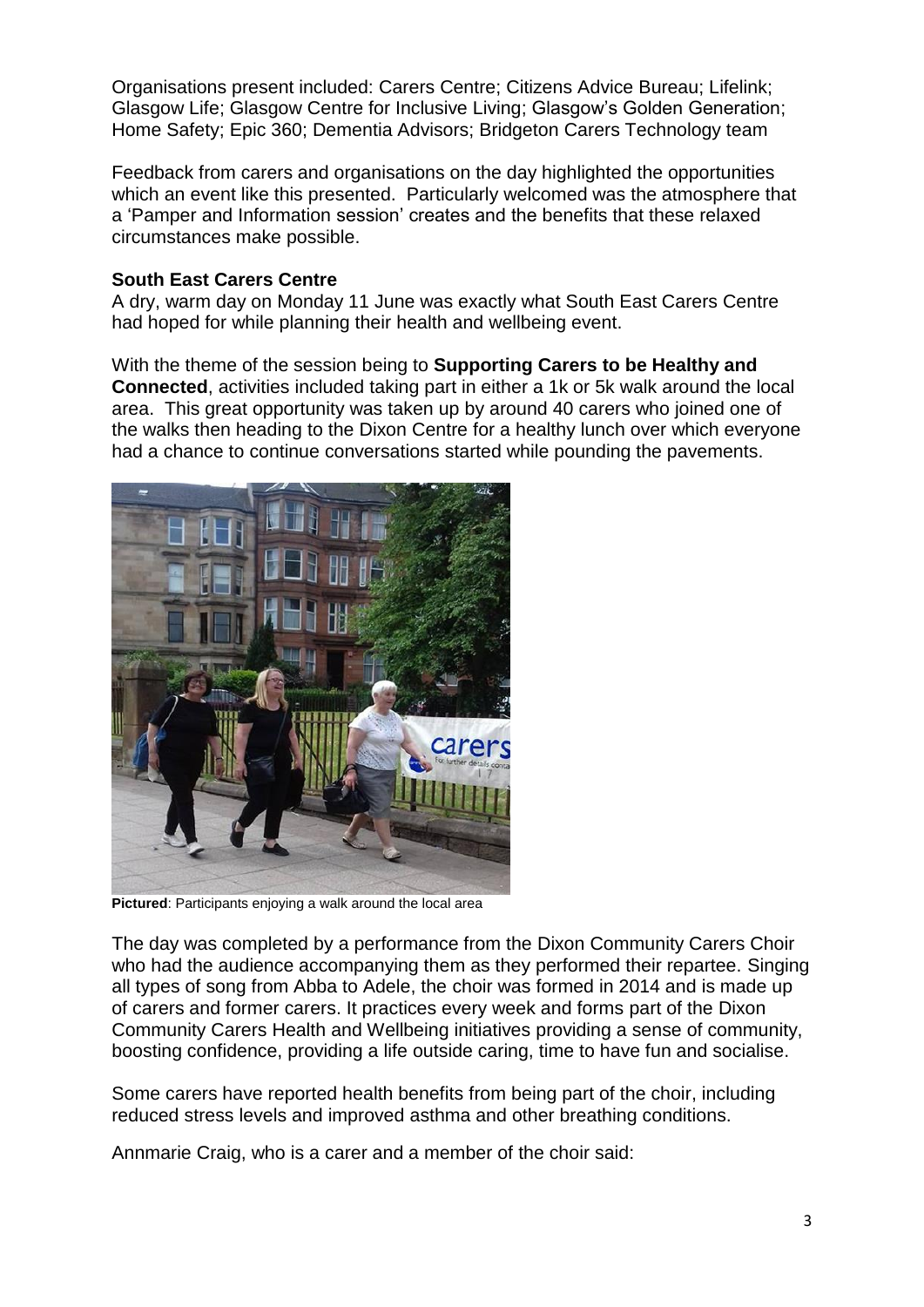*"Singing with the choir helps me in so many ways; it gives me a break from my caring responsibilities and the chance to be with others who are or have been carers. Singing makes me feel happy, it has increased my confidence and self-belief."*



**Pictured**: Choir members on-stage

## **Active Seniors Day in the Park (Victoria Park)** 12th June

This was an event held with 47 stalls from both voluntary and statutory services, giving older people access to information on relevant services in their area. The event benefited from the sunshine creating a carnival atmosphere with older people, their carers and families taking part in a range of activities, music and lunch.

There were approximately fifty carers identified and provided with more information and the carers' booklet. This event also created the opportunity to talk to other voluntary services in the area. The event was extremely well organised and the event organisers and volunteers were friendly and helpful.

#### **Information Stand at Queen Elizabeth Hospital 14th & 15th June**

Martin Savage from Glasgow Carer Partnership provided an information stand within the main foyer of Queen Elizabeth Hospital between 9:30am – 4pm. This particular area is possibly the busiest area of the hospital with most services and wards accessible from here. This gave us the opportunity to engage directly both with the patients, their carers' and NHS teams and services within the hospital. In addition to identifying a large number of carers and providing them with information and the carers information booklets, we also had the opportunity to make links with the onsite Social Worker and raise awareness of the services with staff on a number of wards who requested more booklets for their specific area.

#### **Support and Information Services**

Glasgow Carers Partnership staff are working with hospital Support and Information Services within Glasgow City to routinely provide carers with the opportunity to connect with services to support them in their caring role.

#### **SCI Gateway**

By the end of July 2018, it will be possible for Primary Care teams/GPs to refer to our carer's services via SCI Gateway, the electronic referral system primarily used by GPs to refer patients to outpatient services. This new method of referral will mean that carers can connect the right support at the right time. Given the enormous pressure GP practices are under, we hope that this streamlined method of referral will help us all to connect carers with the services that can support them with their caring role.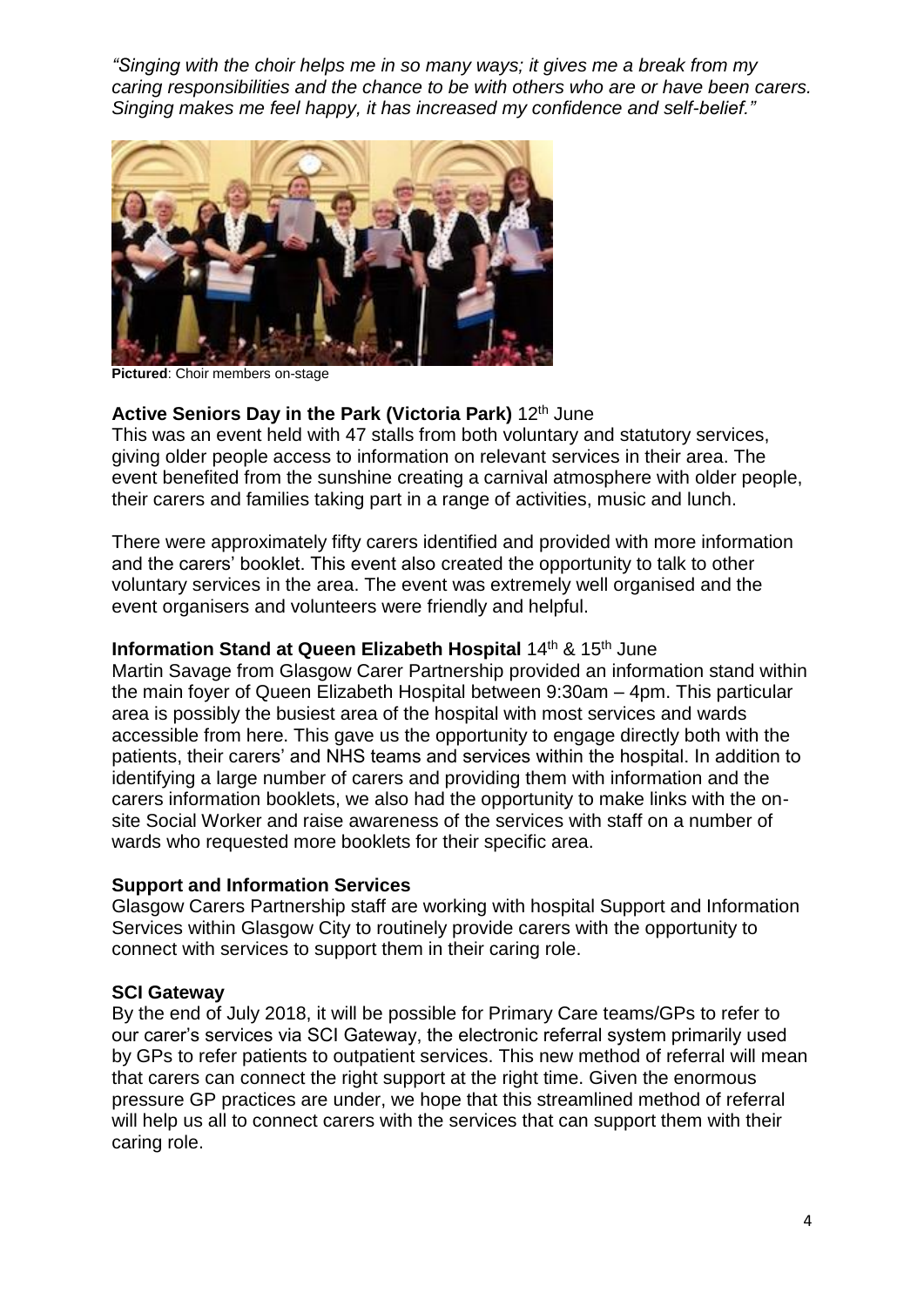# **Carers Services – Your Support Your Way Glasgow**

The Your Support Your Way Glasgow website has been updated and provides carers with the opportunity to find out more about what help and/or support they may be able to access.

The website is easy to navigate around, and packed with useful information. The website holds information and contact details around a wide range of matters relevant to carers, including; services available, accessing a service; information for young carers; the Carers Card and your rights as a carer.



**Pictured**: Your Support Your Way Glasgow website

If you want to find out more and see what it can offer you, then visit [www.yoursupportglasgow.org](http://www.yoursupportglasgow.org/)

# **Young Carers**

During carers week it is also important to remember the many young carers whose lives are affected by having a caring role. All HSCP Partnership Carers Centres across Glasgow have developed comprehensive Summer Programmes for Young Carers to alleviate their caring role.

The overall aim for the summer programme is to assist the young carer and their family to redress the balance between caring and a life outside of caring. Life for young carers can become more difficult during the school break and summer programmes can reduce the social isolation they may experience as well as providing respite from their caring role. This also increases the opportunity to allow the young carers to have positive childhood experiences during this period whilst improving the relationships within the family and their wider community.

Glasgow carer's partnership has dedicated Young Carers Education Worker and Young Carers Workers. The Young Carers Education Workers delivered an awareness raising presentation and activities to representatives of Pupil Support Teams from schools across Glasgow City Council on 5<sup>th</sup> June 2018. This event included case study activities with the staff to raise awareness of the Carers Act and learn more about Young Carer Statements, and it also gave the